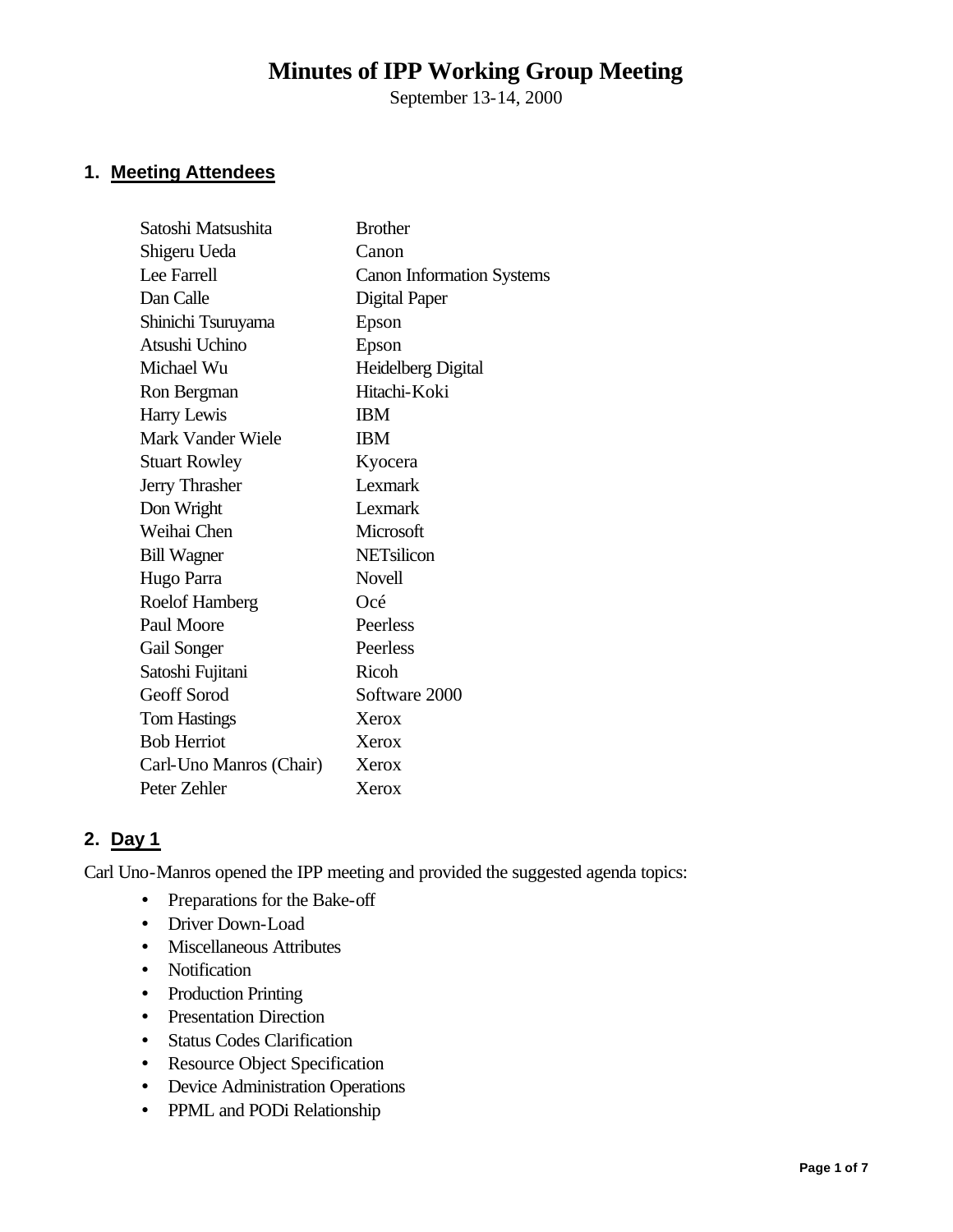• IPP IETF Charter

## **2.1 Preparations for the Bake-off**

Pete Zehler referenced the IPP Bake Off 3 Testing Outline document: ftp://ftp.pwg.org/pub/pwg/ipp/new\_TES/IPP-Test-Plan-000831.pdf

He described the [logical] configuration planned for the IPP Bake-off:



He announced that the Bake-off registration closes on Monday, September 18.

Peter provided some estimates based on preliminary feedback. He expects the numbers to be finalized after the registration deadline:

| <b>IPP</b> clients        | $10 - 20$ |
|---------------------------|-----------|
| <b>Client DHCP</b> server | 1         |
| Client proxy/firewalls    | $2 - 5$   |
| Hubs, cables              |           |
| <b>IPP</b> servers        | $10 - 20$ |
| Server firewalls          | $2 - 5$   |
| Server DHCP server        | 1         |
| FTP server                | 1         |
| <b>SMTP</b> server        | ว         |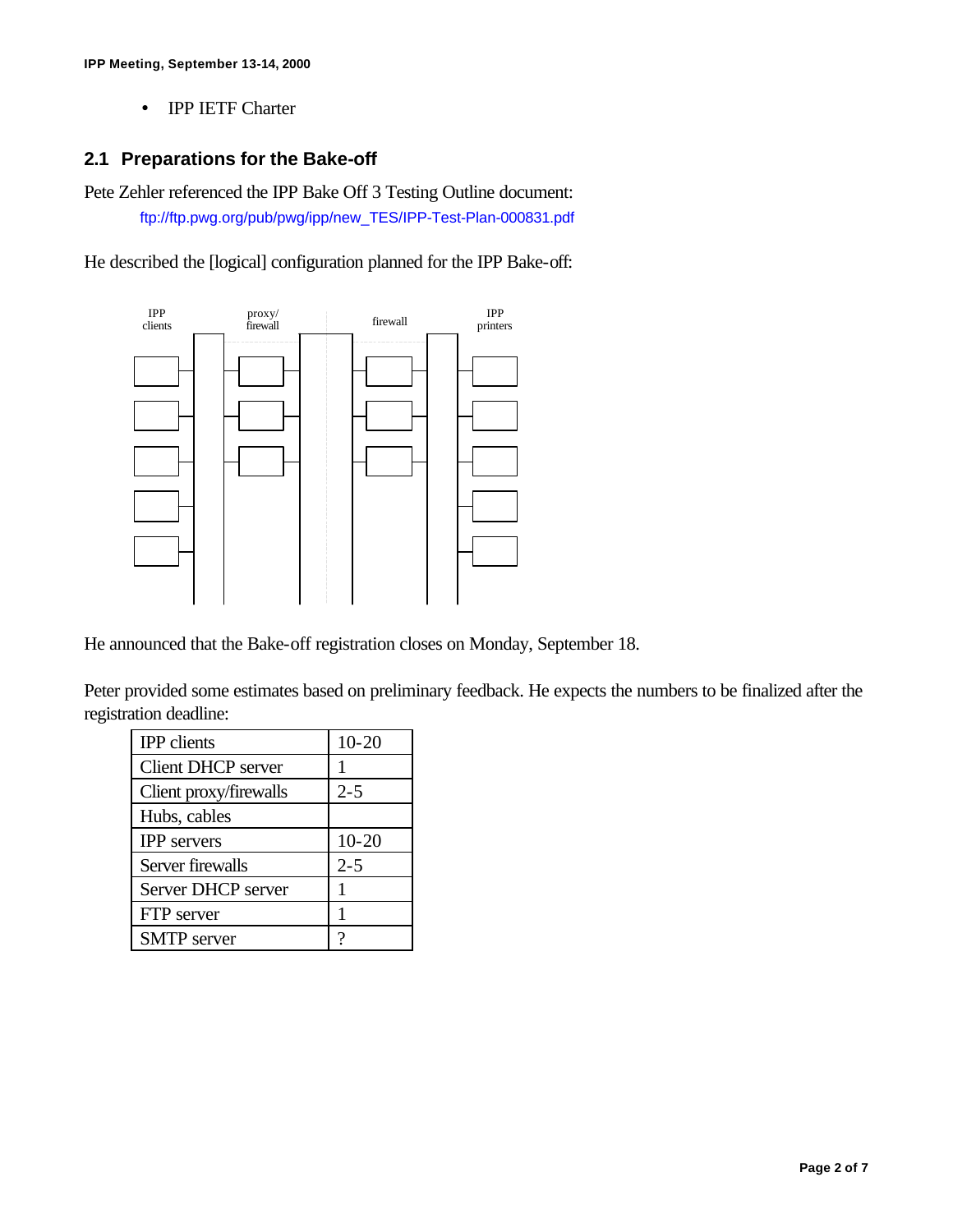He gave a list of the planned test topics:

- Basic Connectivity/Print
- Authentication and Security
- Firewall Proxy
- Model Coverage
- Version Interoperability
- Common Errors
- Notify Methods and Delivery
- Driver Download

### **2.2 Driver Down-Load**

Hugo Parra led a review of his Printer Installation Extension document: ftp://ftp.pwg.org/pub/pwg/ipp/new\_DRV/draft-ietf-ipp-install-00-000713.pdf

ISSUE 01: What strings should be used for CPU types in the examples?

The group agreed to use IPP-specific keywords. Hugo will send out an e-mail with the initial list and request suggestions for additional CPU types.

ISSUE 02: Should mention IANA's future support for CPU types?

No. Because IPP-specific keywords will be used, this is not relevant.

There was much discussion about how to standardize on a method to compare between drivers on a website and a local installation. Install date might not be the best approach. What about version number (or equivalent)? Will filenames remain consistent, or might they change with each installation/version update?

How should we distinguish between the "latest" driver and the "currently recommended/sanctioned" driver? It was suggested that a keyword could be used to identify a location from which to retrieve the "currently recommended/sanctioned" driver.

The following client-print-support-files-supported fields were added:

- file size
- policy
- file-version
- file-date-time

The following client-print-support-files-request fields were added:

- file-version
- policy

What elements of the proposal should support internationalization? It was agreed that client-print-support-filessupported should be a UTF-8 string instead of an ASCII string.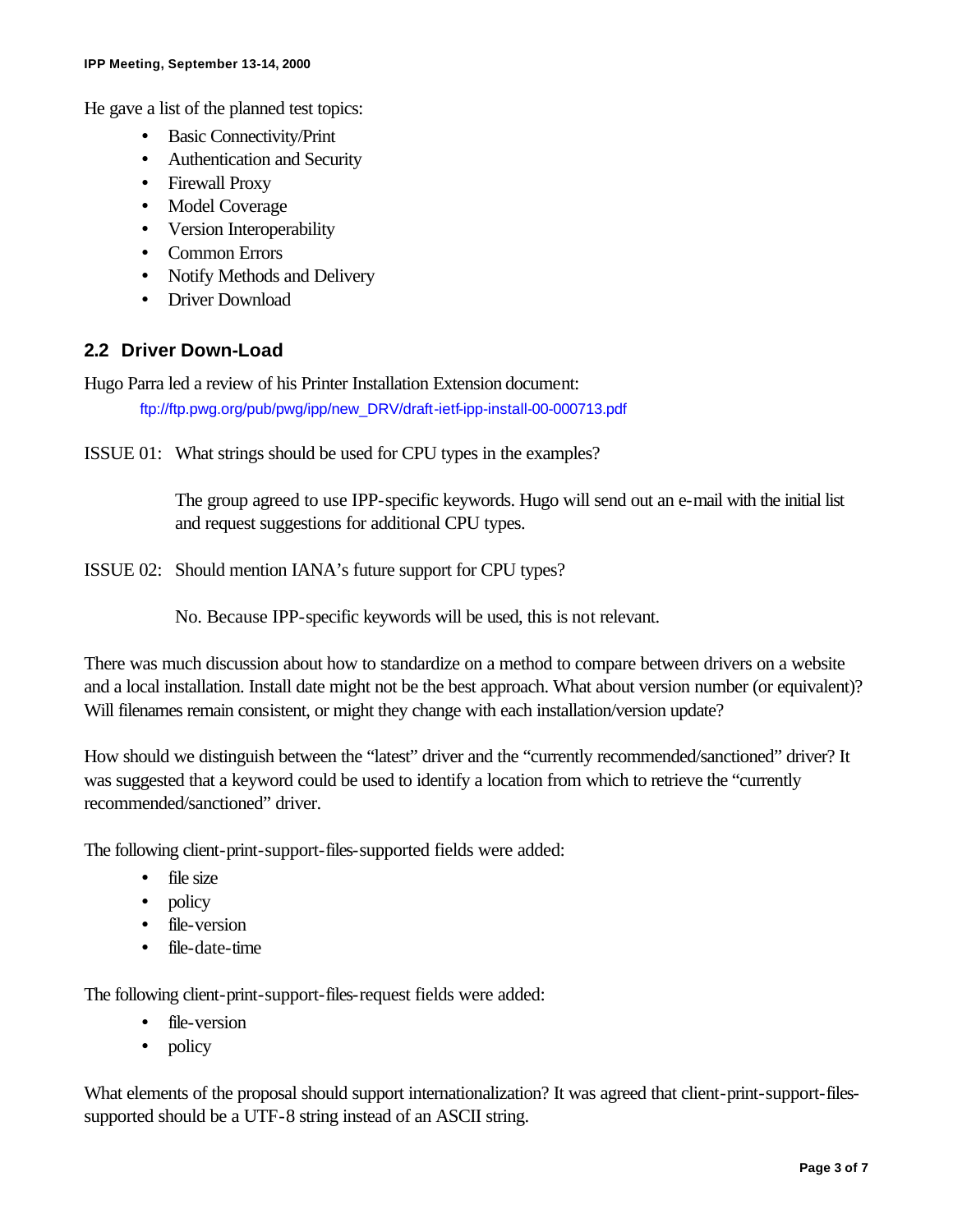Hugo will update the document and publish it for WG Last Call.

#### **2.3 Miscellaneous Attributes**

Tom Hastings led a review of the latest draft of the Finishings Attribute Values Extension document: ftp://ftp.pwg.org/pub/pwg/ipp/proposed-registrations/attribute-values/ipp-finishings-fold-trim-bale-000608.pdf

He identified the various new values that have been added to the document:

- booklet-maker
- jog-offset
- bind-left
- bind-top
- bind-right
- bind-bottom

Tom will update the document and publish it for WG Last Call.

There was some debate about whether the group should attempt to publish this document as an IETF Internet-Draft, or just publish it as a PWG specification. The consensus was for PWG publication—not IETF.

#### **2.4 IPPGETW**

Bob Herriot led a review of the ippgetw Notification Delivery Method document: ftp://ftp.pwg.org/pub/pwg/ipp/new\_NOT/ipp-notify-get-000907.doc

The group agreed to rename the method "ippget."

ISSUE: Should we say, "The Printer MUST discard an Event Notification after its lease expires" or leave unsaid how long an Event Notification lasts after the lease expires?

No, the specification will be silent on this issue.

There were several opinions regarding whether the Printer should suggest a time interval before the client performs the next Get Notifications. After a bit of discussion, the topic was deferred. Further discussion on the document was postponed until the next day.

#### **2.5 Production Printing**

Carl-Uno referenced the JDF activity [www.job-definition-format.org] that has received much attention at the Seybold Conference. According to Carl-Uno, there is an ongoing attempt to get the JDF effort to adopt the IPP semantics.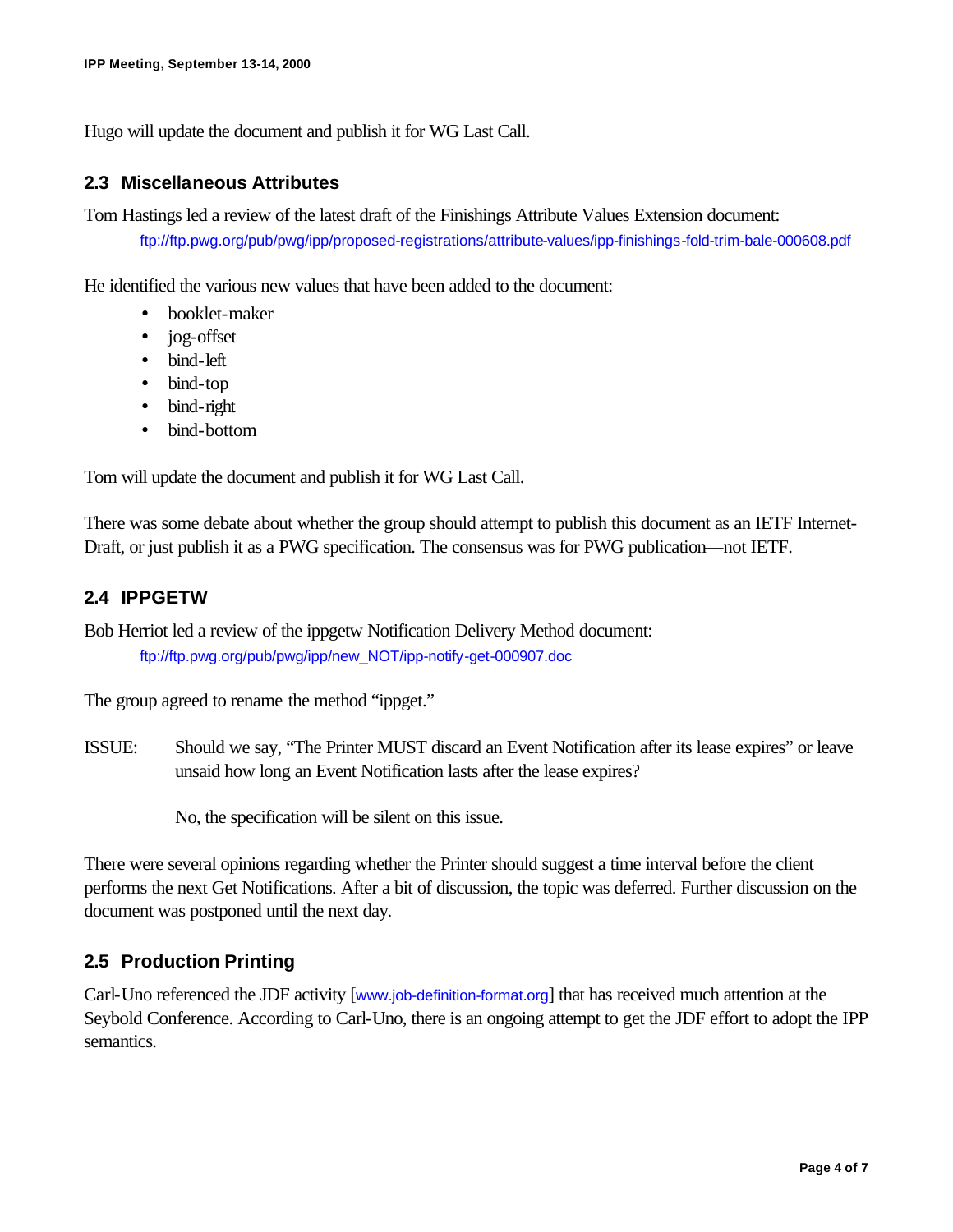# **2.6 Production Printing Attributes**

Tom Hastings led a review of the latest draft of the Production Printing Attributes document: ftp://ftp.pwg.org/pub/pwg/ipp/new\_PPE/pwg-ipp-prod-print-set1-000605.pdf

It was suggested that a "force new sheet" attribute should be added. A capability for defining "flushleft/right/top/bottom" was also suggested.

It was agreed that "x-image-auto-center" and "y-image-auto-center" will be replaced by "x-image-position" (left/right/center) and "y-image-position" (top/bottom).

"Job-recipient-name" and "media-weight-english" were removed from the document.

It was suggested that the protocol include the specification of both input tray and media size. A "media-by-tray" attribute will be added.

During the review, Tom noted various other minor modifications that were suggested and agreed. He will update the document and issue the next draft before a PWG Last Call.

# **3. Day 2**

# **3.1 Exception Attributes**

Bob Herriot led a review of the latest draft of the Exception Attributes document: ftp://ftp.pwg.org/pub/pwg/ipp/new\_EXC/pwg-ipp-exceptions-model-000508.pdf

The group agreed to rename the document "Attribute Overrides for Documents and Pages." Bob will review the content and change the word "exception" to "override" as appropriate.

Bob will update the document to reflect the agreed changes and issue the new draft before a PWG Last Call.

### **3.2 Job-recipient-name**

Tom Hastings reviewed his proposed write-up for the "job-recipient-name" Job Template attribute: ftp://ftp.pwg.org/pub/pwg/ipp/proposed-registrations/attributes/ipp-job-recipient-name-attr-000907.doc

The group agreed that the Printer: Default Value Attribute should be "none".

"Job-recipient-name-supported" was changed from an integer to a Boolean, indicating if the attribute is supported or not.

Tom will issue the updated document as an Internet-Draft and submit to the IETF.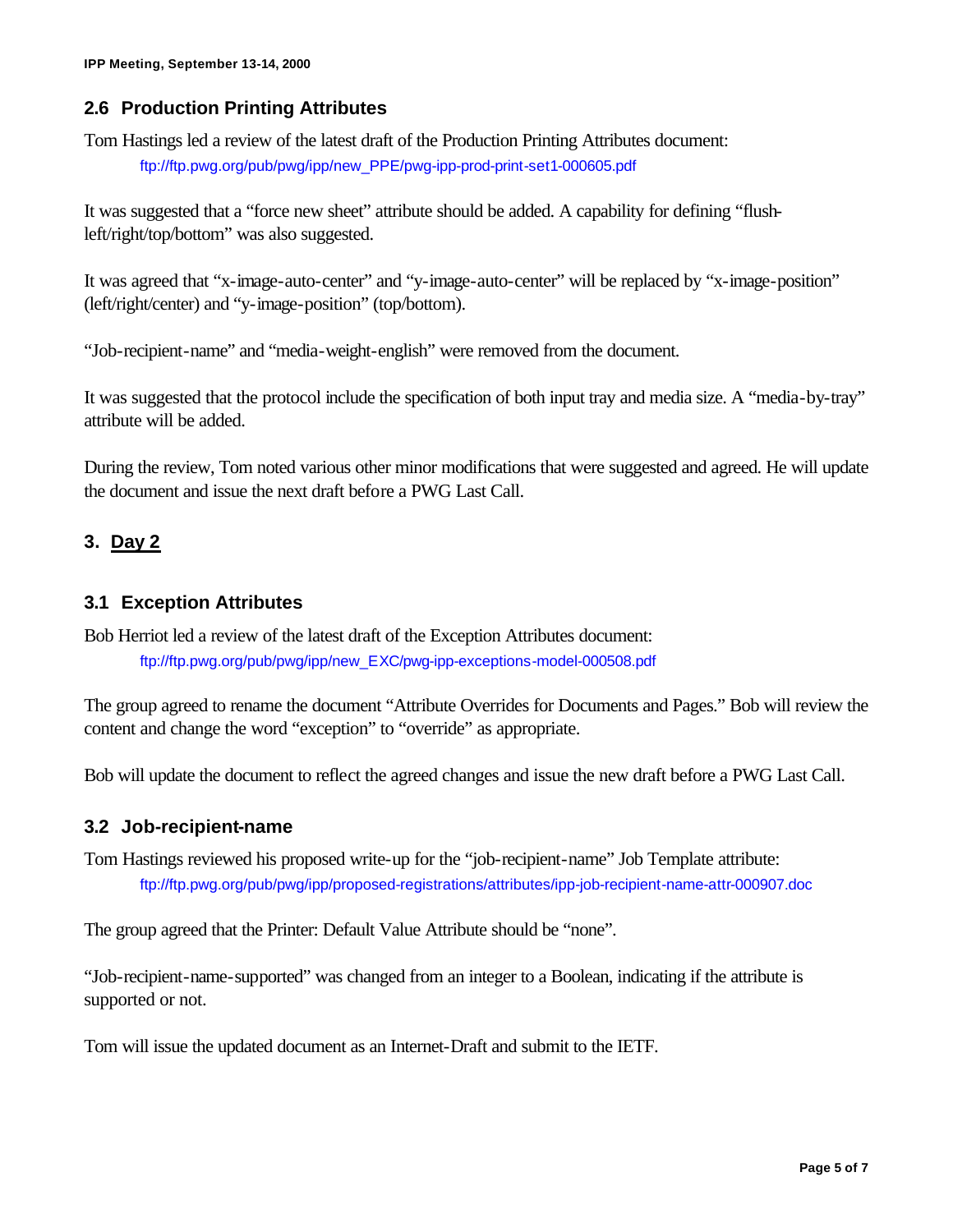### **3.3 IPPGET – cont'd**

Bob Herriot reviewed several additional changes that he had made to the ippget Notification Delivery Method document.

He explained the "notify-no-wait" attribute and the two new status codes that had been included in the updated draft.

The group accepted the modifications as written.

Should this Notification Delivery Method be submitted to the IETF as a standards track document [in addition to indp and mailto]? Carl-Uno has concerns about submitting three different methods as "recommended." Many of the attendees feel that no single method is good for all situations, and each has different strengths.

Paul Moore suggested that all three methods should be submitted as Experimental documents.

A straw poll showed that more people feel that all three methods should be given the same status—whether it is recommended or experimental. Carl-Uno pointed out that both indp and mailto delivery methods have already been submitted for standards track.

Bob will issue the updated document for WG Last Call.

#### **3.4 Presentation Direction**

Bob explained two new [Job Template] attributes—"presentation-direction-requested" and "presentationdirection-number-up"—that he proposes for additional control.

It was agreed that presentation-direction (as it applies to number-up) will be included in the updated Production Printing Attributes document.

### **3.5 Resource Object Specification**

Tom Hastings led a review of the latest draft of the Resource Object document: ftp://ftp.pwg.organization/pub/pwg/new\_RES/draft-ietf-ipp-get-resource-01-000901.document

There was a long discussion about whether the general method of using a Resource Object is necessary or sufficiently beneficial.

It was suggested that the LDAP syntax could be used.

The group concluded that attempting to define a Resource Object is overly complicated for the needs of IPP. Instead, it was suggested that Tom and Paul Moore attempt to develop an alternative proposal.

Any further effort on this topic should initially be a PWG document—not an IETF document.